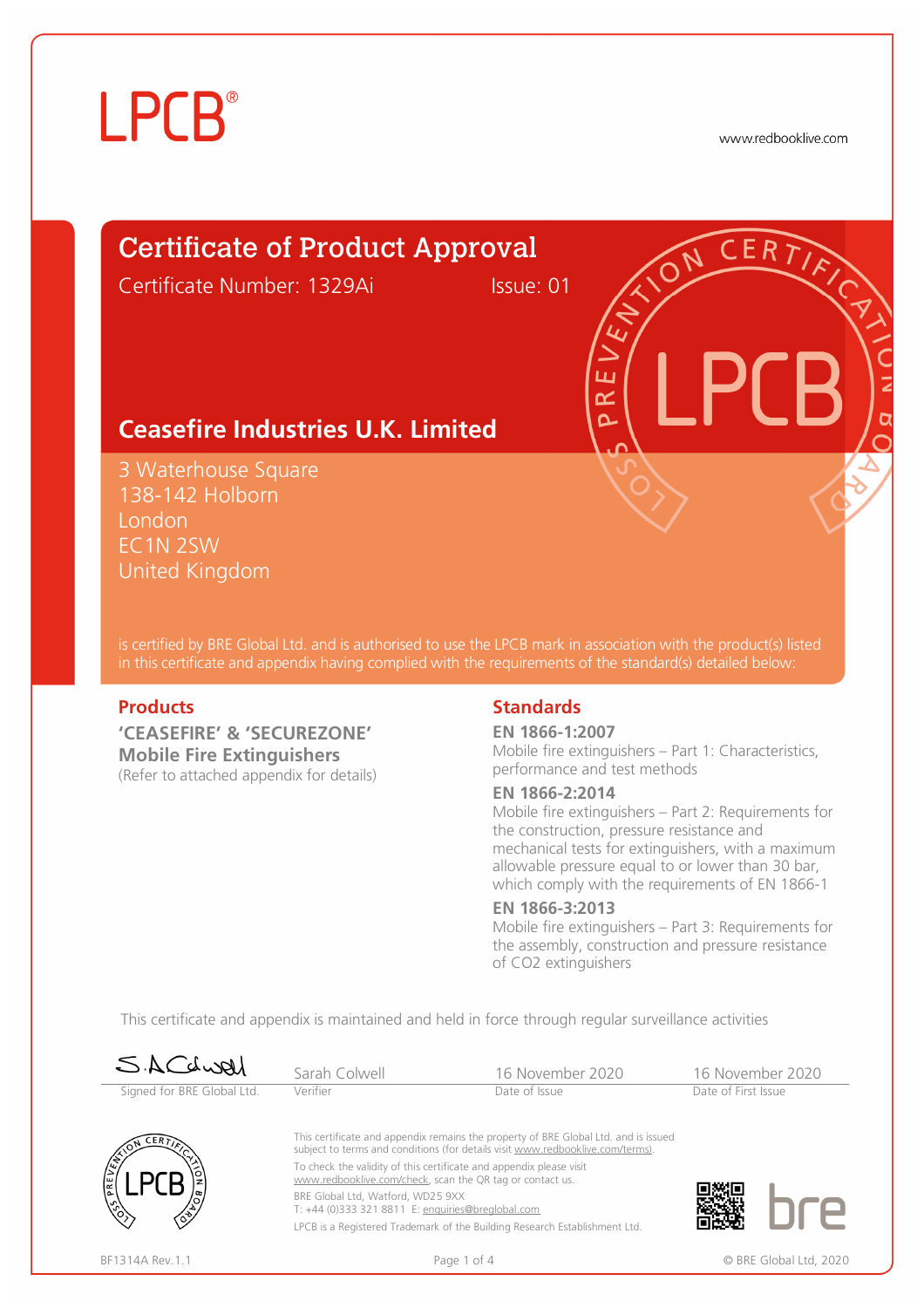

# Appendix to Certificate No: 1329Ai **Ceasefire Industries U.K. Limited**

# Issue: 01

### **'CEASEFIRE' & 'SECUREZONE' Mobile Fire Extinguishers to EN 1866 Parts 1, 2 & 3**

| <b>Product Name</b> | Type                           | Capacity  | Fire Rating | LPCB Ref. No. |
|---------------------|--------------------------------|-----------|-------------|---------------|
| 000740              | CO <sub>2</sub>                | 20 kg     | 113 B       | 1329Ai/20     |
| 000754              | Foam<br>(Cartridge Operated)   | 50 litre  | IV B        | 1329Ai/21     |
| 001019              | Foam<br>(Cartridge Operated)   | 50 litre  | IV B        | 1329Ai/22     |
| 000747              | Foam<br>(Stored Pressure)      | 25 litre  | IV B        | 1329Ai/01     |
| 000748              | Foam<br>(Stored Pressure)      | 50 litre  | IV B        | 1329Ai/02     |
| 000753              | Foam<br>(Stored Pressure)      | 50 litre  | IV B        | 1329Ai/23     |
| 001018              | Foam<br>(Stored Pressure)      | 50 litre  | IV B        | 1329Ai/03     |
| 000749              | Foam<br>(Stored Pressure)      | 100 litre | IV B        | 1329Ai/04     |
| 001020              | Foam<br>(Stored Pressure)      | 100 litre | IV B        | 1329Ai/24     |
| 001021              | Foam<br>(Stored Pressure)      | 100 litre | IV B        | 1329Ai/05     |
| 001022              | Foam<br>(Stored Pressure)      | 135 litre | IV B        | 1329Ai/25     |
| 000744              | Foam Mist<br>(Stored Pressure) | 25 litre  | IV B        | 1329Ai/06     |

This certificate and appendix is maintained and held in force through regular surveillance activities

| SACLURI                    | Sarah Colwell                                                                                                                    | 16 November 2020                                                                                                                                                      | 16 November 2020    |  |
|----------------------------|----------------------------------------------------------------------------------------------------------------------------------|-----------------------------------------------------------------------------------------------------------------------------------------------------------------------|---------------------|--|
| Signed for BRE Global Ltd. | Verifier                                                                                                                         | Date of Issue                                                                                                                                                         | Date of First Issue |  |
|                            |                                                                                                                                  | This certificate and appendix remains the property of BRE Global Ltd. and is issued<br>subject to terms and conditions (for details visit www.redbooklive.com/terms). |                     |  |
| ام<br>آه                   | To check the validity of this certificate and appendix please visit<br>www.redbooklive.com/check, scan the QR tag or contact us. |                                                                                                                                                                       |                     |  |
|                            | BRE Global Ltd, Watford, WD25 9XX<br>T: +44 (0)333 321 8811 E: enquiries@breglobal.com                                           |                                                                                                                                                                       |                     |  |
|                            | LPCB is a Registered Trademark of the Building Research Establishment Ltd.                                                       |                                                                                                                                                                       |                     |  |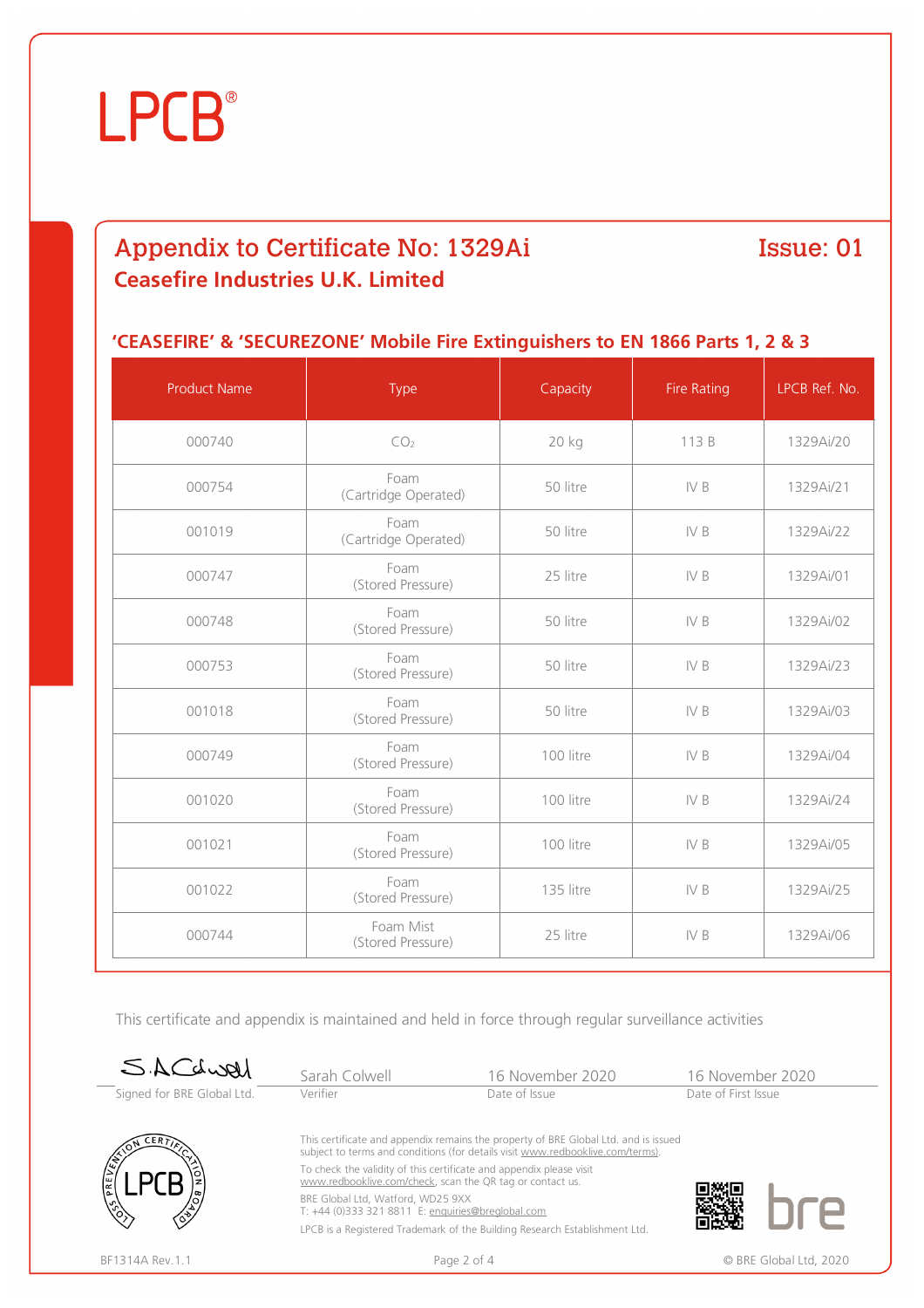

# Appendix to Certificate No: 1329Ai **Ceasefire Industries U.K. Limited**

# Issue: 01

### **'CEASEFIRE' & 'SECUREZONE' Mobile Fire Extinguishers to EN 1866 Parts 1, 2 & 3**

| <b>Product Name</b> | Type                                  | Capacity  | <b>Fire Rating</b>       | LPCB Ref. No. |
|---------------------|---------------------------------------|-----------|--------------------------|---------------|
| 000750              | Foam Mist<br>(Stored Pressure)        | 25 litre  | B                        | 1329Ai/07     |
| 000745              | Foam Mist<br>(Stored Pressure)        | 50 litre  | IV B                     | 1329Ai/08     |
| 000751              | Foam Mist<br>(Stored Pressure)        | 50 litre  | IV B                     | 1329Ai/09     |
| 000746              | Foam Mist<br>(Stored Pressure)        | 100 litre | IV B                     | 1329Ai/10     |
| 000752              | Foam Mist<br>(Stored Pressure)        | 100 litre | IV B                     | 1329Ai/11     |
| 000811              | ABC 50 Powder<br>(Cartridge Operated) | 25 kg     | II B                     | 1329Ai/26     |
| 000812              | ABC 50 Powder<br>(Cartridge Operated) | 50 kg     | IV B                     | 1329Ai/27     |
| 000808              | ABC 50 Powder<br>(Stored Pressure)    | 25 kg     | IV B                     | 1329Ai/12     |
| 000809              | ABC 50 Powder<br>(Stored Pressure)    | 50 kg     | IV B                     | 1329Ai/13     |
| 000810              | ABC 50 Powder<br>(Stored Pressure)    | 100 kg    | IV B                     | 1329Ai/14     |
| 000756              | Water<br>(Cartridge Operated)         | 50 litre  | $\bar{ }$                | 1329Ai/28     |
| 001032              | Water<br>(Cartridge Operated)         | 50 litre  | $\overline{\phantom{a}}$ | 1329Ai/29     |

This certificate and appendix is maintained and held in force through regular surveillance activities

| SACLURI                    | Sarah Colwell                                                                                                                    | 16 November 2020                                                                                                                                                      | 16 November 2020    |
|----------------------------|----------------------------------------------------------------------------------------------------------------------------------|-----------------------------------------------------------------------------------------------------------------------------------------------------------------------|---------------------|
| Signed for BRE Global Ltd. | Verifier                                                                                                                         | Date of Issue                                                                                                                                                         | Date of First Issue |
| CER 7                      |                                                                                                                                  | This certificate and appendix remains the property of BRE Global Ltd. and is issued<br>subject to terms and conditions (for details visit www.redbooklive.com/terms). |                     |
| PREV                       | To check the validity of this certificate and appendix please visit<br>www.redbooklive.com/check, scan the QR tag or contact us. |                                                                                                                                                                       |                     |
|                            | BRE Global Ltd, Watford, WD25 9XX<br>T: +44 (0)333 321 8811 E: enquiries@breglobal.com                                           |                                                                                                                                                                       |                     |
|                            |                                                                                                                                  | LPCB is a Registered Trademark of the Building Research Establishment Ltd.                                                                                            |                     |

BF1314A Rev.1.1 **Page 3 of 4** Page 3 of 4 © BRE Global Ltd, 2020